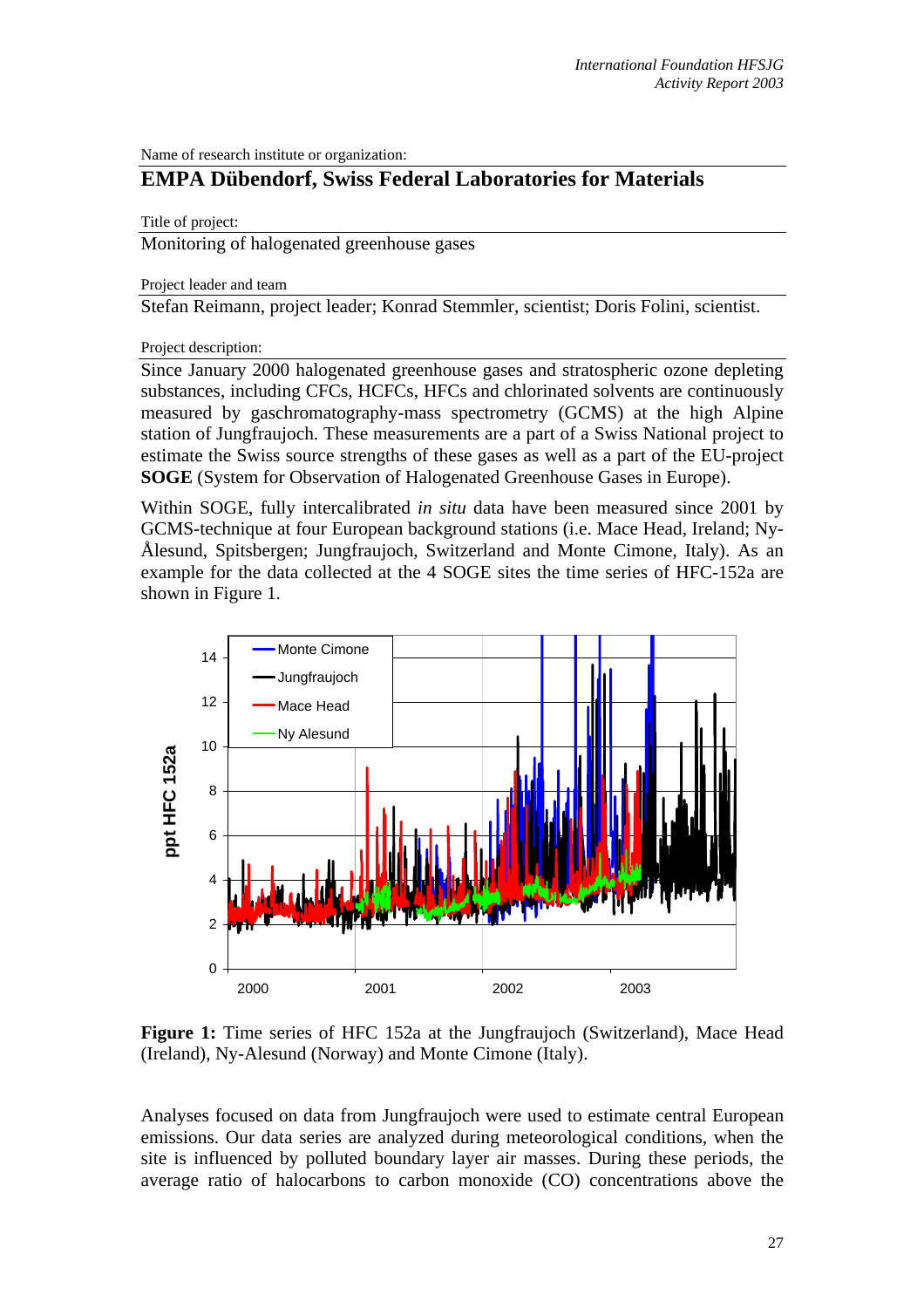tropospheric background concentrations was used to estimate the source strength of these gases from the regions of Europe which most influence the site during pollution events. We are aware of the fact that sources of CO and halocarbons are not necessarily collocated. Nevertheless, we assume that the relative abundances of CO and halocarbons averaged over all pollution events are representative for the European polluted boundary layer. For the calculation of the source strength relatively to CO, EU15 emission estimates of CO from EMEP (http://webdab.emep.int) were used as *a priori* information. The derived emissions are representative for the regions which influence the composition of air masses arriving at Jungfraujoch. This leads to an excellent coverage of source regions in central-western Europe (i.e. Germany and France) but also in the heavily industrialised Po-valley (northern Italy). Results of the estimation for the HFCs 134a, 125 and 152a, as well as for the HCFC 141b are shown in Table1.

**Table 1.** Estimated European emissions of selected HFCs and HCFCs derived from measurements at Jungfraujoch.  $[Gg yr^{-1}]$  2000-2002.

Compound HFC 125 2.2 HFC 134a 23.6 HFC 152a 0.8

HCFC 141b 9.0

HFC 134a, which is predominately used as refrigerant (e.g. in mobile air conditioners) was estimated to have the highest European emission of the halocarbons analysed in the period 2000-2002. Often pollution events showed a parallel increase of HFCs 134a and HFC 125 (also used in air conditioners) but emissions of the latter were about a factor of 10 smaller. For HFC 152a, which is used mainly as an agent for foam blowing, emissions are still small but a rapid increase during the period of 2000-2003 could be observed (see Fig. 1). The emissions of HCFC 141b had the tendency to smaller values in 2002 in comparison to earlier years.

Furthermore, we use a statistical trajectory model to estimate the location of regions in central western Europe which contribute to the observed elevated concentrations at the Jungfraujoch. Thereby, we connect measurement data at the Jungfraujoch with respective back trajectories. The results should be regarded as indicative, showing only potential source regions.

In Figure 2 results of the trajectory statistics are shown. Deduced from our model, southern Europe could be a very potent source region for all of the halocarbons. This seems to be reasonable, since northern Italy is a heavily industrialized area, where industries with known emissions of halocarbons are situated. For HFC 134a and HFC 125 Germany and the eastern part of France were found to be potentially source regions in the north of Jungfraujoch, although their contribution to pollution events at Jungfraujoch was smaller than from the southern direction. For HFC 152a highest concentrations were measured from Germany. Although some emissions seemed to occur in Italy, southern Europe was not as important as a source for HFC 152a as for the two other HFCs discussed above. For HCFC 141b results showed that the most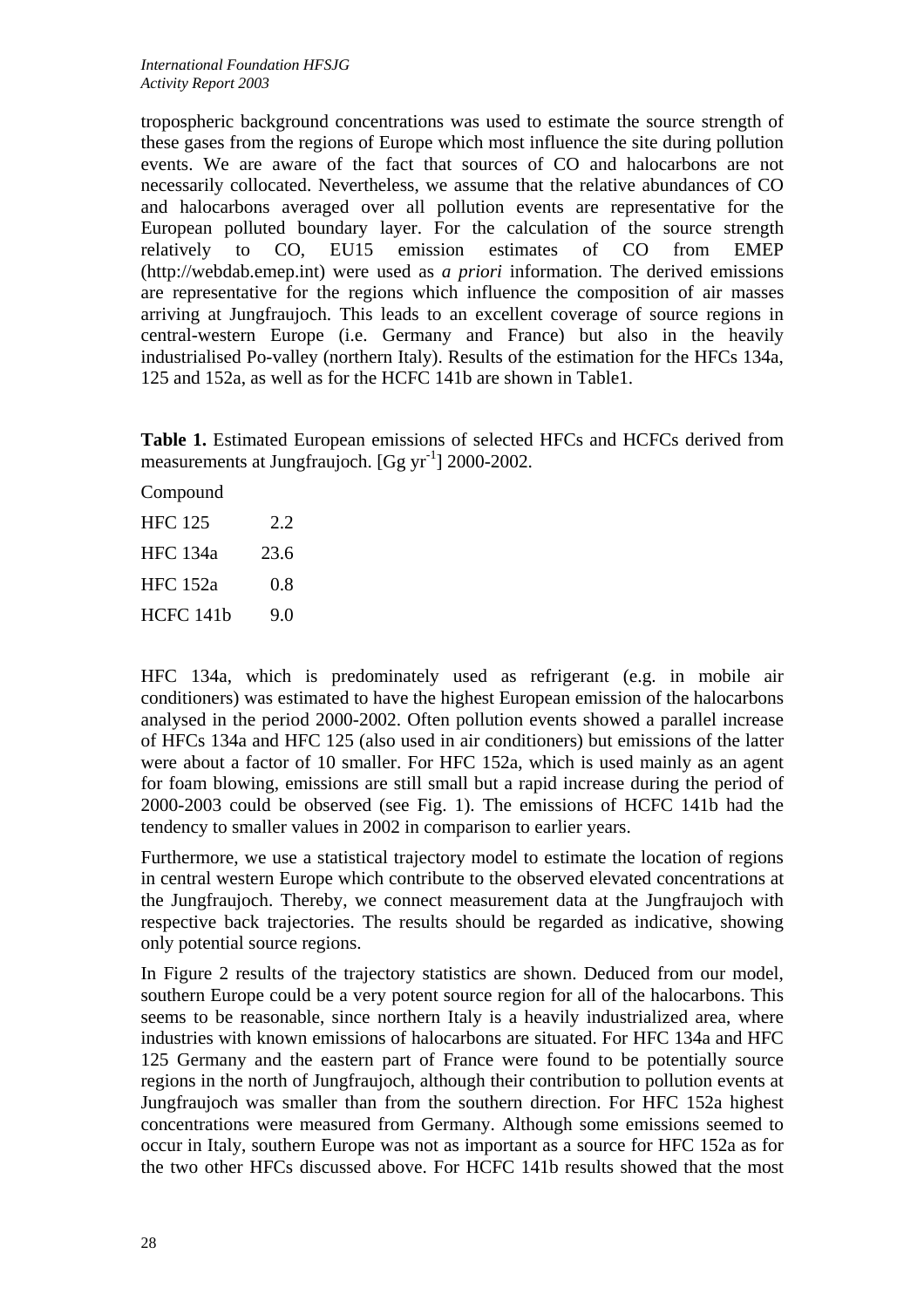important sources were located in southern Europe, particularly in Italy. However, elevated emissions were also observed associated with trajectories originating from eastern Germany.



**Figure 2:** Source regions resulting from trajectory statistics of HFCs 134a, 125, and 152a and of HCFC 141b for 2000-2002 at Jungfraujoch. Units indicate averaged concentrations above the baseline [ppt], linked to trajectories that passed over the respective grid cell.

Key words:

Greenhouse gases, halogenated hydrocarbons, CFC, HCFC, HFC, trajectory model, Kyoto Protocol

Collaborating partners/networks:

EU-project: SOGE (System for observation of greenhouse gases in Europe) University of Bristol, University of Liège, University of Urbino, University of Oslo, Alfred Wegener Institut, Norwegian Institute for Air Research (NILU). National Project Halclim: Buwal.

Scientific publications and public outreach 2003:

## **Refereed journal articles**

Buchmann B., Stemmler K., and Reimann S. Regional emissions of anthropogenic halocarbons derived from continuous measurements of ambient air in Switzerland Chimia **57 (9)**, 522-528 2003.